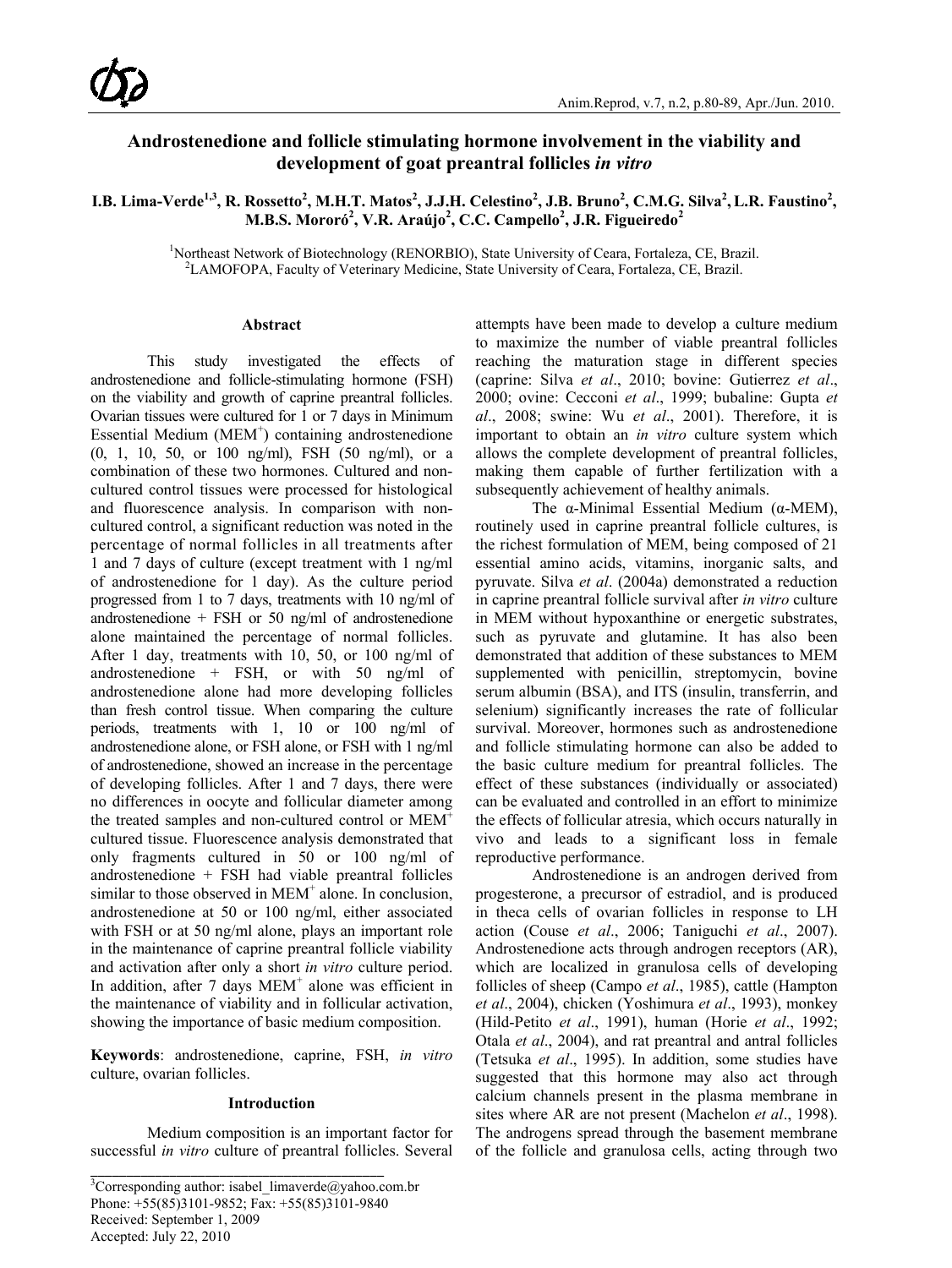pathways: (1) as hormones, via receptors, to increase FSH stimulus on aromatase, and (2) as an immediate substrate for estradiol synthesis by aromatase (Taniguchi *et al*., 2007). It has also been demonstrated that this class of hormones induces the appearance of receptors for certain growth factors, such as growth and differentiation factor-9 (GDF-9) and transforming growth factor-β (TGF-β) in granulosa cells and oocytes (Hickey *et al*., 2005). However, it is possible that there is a limit to the effects of androgens on follicular function, since antagonist activity may be observed in high concentrations (Zeleznik *et al*., 2004; Magoffin *et al*., 2005).

Recently, it has been demonstrated using ovine (Andrade *et al*., 2005) and caprine (Matos *et al*., 2007) tissue that the addition of FSH to the culture medium of preantral follicles is important to maintain viability and to promote activation and further follicular growth *in vitro*. Receptors for FSH are expressed in granulosa cells (Ulloa-Aguirre *et al.*, 1995; O'Shaughnessy *et al.*, 1996) from the appearance of primary follicles onward (Wandji *et al.*, 1992; Oktay *et al.*, 1997). Although FSH receptors are not present in primordial follicles, it is likely that this gonadotropin has an indirect effect on early follicular development through the release of paracrine factors produced by large follicles or by ovarian stromal cells (Van Den Hurk and Zhao, 2005).

Although advances have been made in studies related to folliculogenesis in the preantral phase, there are no reports on how androstenedione and FSH may act synergically to promote the maintenance of integrity or further follicular activation and development. Therefore, the aim of this study is to verify whether the presence or absence of different concentrations of androstenedione alone or in association with FSH can promote beneficial effects on viability, activation and growth of caprine preantral follicles cultured *in vitro* for 1 or 7 days.

#### **Materials and Methods**

#### *Source of ovaries*

Ovaries ( $n = 8$ ) from four mixed-breed goats

(four repetitions) were collected at a local slaughterhouse. Immediately postmortem, the ovaries were washed once in 70% alcohol for 10 s and then twice in Minimum Essential Medium (MEM) supplemented by HEPES and antibiotics (100  $\mu$ g/ml penicillin and 100 µg/ml streptomycin) and transported in MEM at 4°C within 1 h to the laboratory.

## *Experimental protocol*

In the laboratory, the ovaries from each animal were stripped of surrounding fat tissue and ligaments and then cut in half. The medulla, large antral follicles, and corpora lutea were removed. Subsequently, the ovarian cortex of each pair of ovaries was divided into 25 fragments of approximately 3 mm x 3 mm x 1 mm. One fragment was randomly selected and immediately fixed for histological and ultrastructural studies (to serve as day 0 control). The remaining pieces of ovarian cortex were individually cultured in 24-well culture plates with 1 ml of culture media for either 1 or 7 days at  $39^{\circ}$ C with  $5\%$  CO<sub>2</sub> in air. The basic control medium was called MEM<sup>+</sup> and consisted of  $\alpha$ -MEM (pH 7.2 – 7.4) supplemented with ITS (insulin 6.25 µg/ml, transferrin 6.25 ng/ml, and selenium 6.25 ng/ml), 0.23 mM pyruvate, 2 mM glutamine, 2 mM hypoxanthine, and 1.25 mg/ml bovine serum albumin (BSA). Fragments were cultured in MEM<sup>+</sup> alone or in MEM+ containing androstenedione (1, 10, 50, 100 ng/ml), FSH (50 ng/ml - porcine FSH, Stimufol®, FSH:LH=20:1, donated by Dr. J.F. Beckers, Liège, Belgium) or a combination of these two hormones (Table 1). Unless otherwise indicated, the reagents were obtained from Sigma Chemical Co. (St. Louis, MO, USA). Every other day the culture media was replaced with fresh media. The effects of the different culture treatments were compared using ovarian fragments from the same animal. The concentrations of androstenedione were based on physiological parameters for follicular fluid in cows whereas the concentration of FSH was based on preliminary attempts to culture caprine preantral follicles in our laboratory (Matos *et al*., 2007).

| Culture medium                              | Abbreviation |
|---------------------------------------------|--------------|
| $MEM+$                                      | $MEM+$       |
| $MEM^+$ + FSH                               | FSH          |
| $MEM^+ + Androstenedione (1 ng/ml)$         | A1           |
| $MEM^+ + Androstenedione (1 ng/ml) + FSH$   | A1F          |
| $MEM^+ + Androstenedione (10 ng/ml)$        | A10          |
| $MEM^+ + Androstenedione (10 ng/ml) + FSH$  | A10F         |
| $MEM^+ + Androstenedione (50 ng/ml)$        | A50          |
| $MEM^+ + Androstenedione (50 ng/ml) + FSH$  | A50F         |
| $MEM^+ + Androstenedione (100 ng/ml)$       | A100         |
| $MEM^+ + Androstenedione (100 ng/ml) + FSH$ | A100F        |

Table 1. Different media tested for the *in vitro* culture of caprine preantral follicles.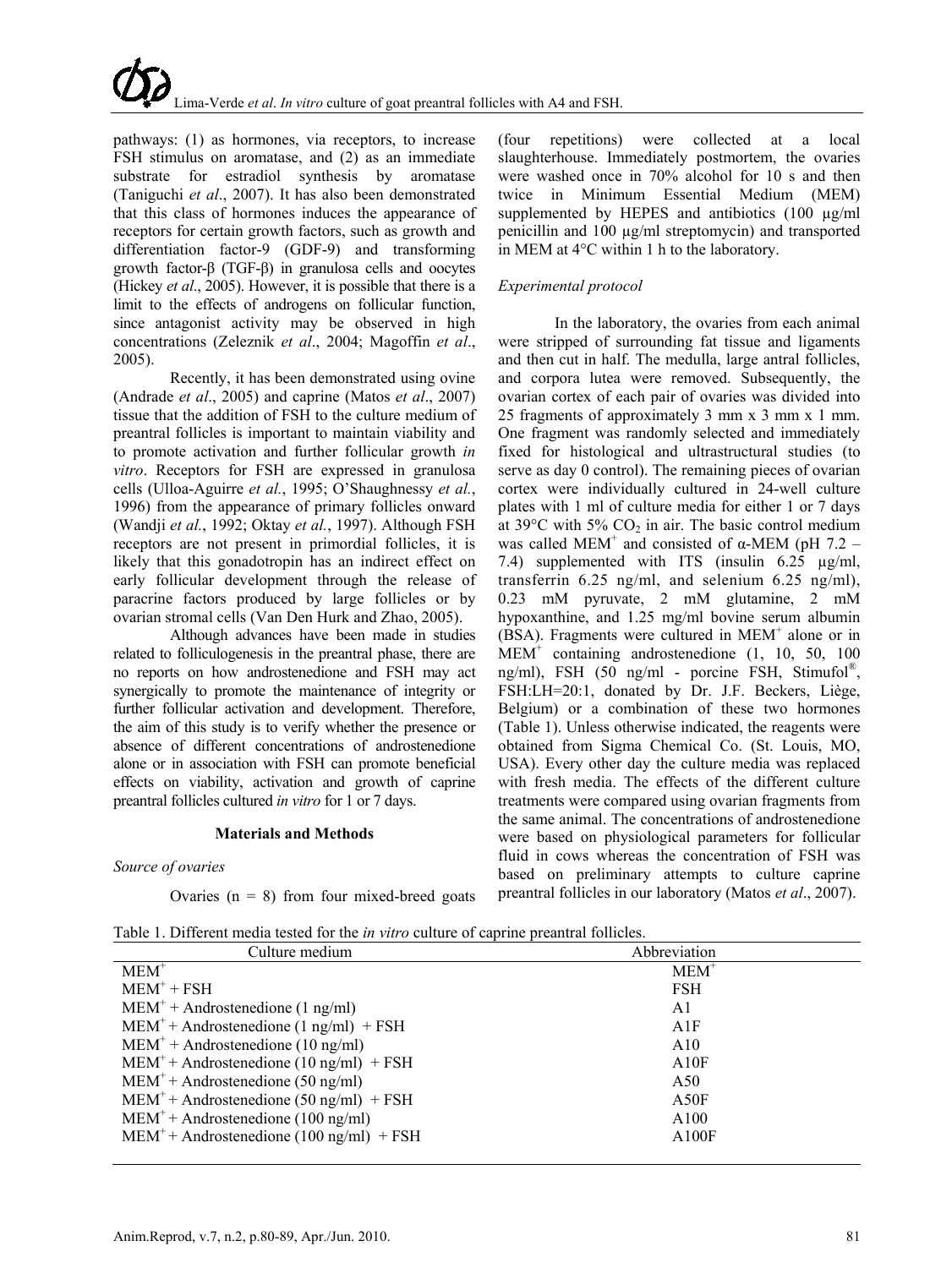## *Morphological analysis of preantral follicles*

After either 1 or 7 days of culture in each media, the ovarian fragments from each treatment regime, including the fresh control, were fixed individually in Carnoy for 12 h. After fixation, tissues were dehydrated in increasing concentrations of ethanol, clarified with xylene, and embedded in paraffin wax. Serial sections  $(7 \mu m)$  were cut, and every fifth section was mounted on a glass slide and stained with Periodic Acid Schiff – hematoxylin (PAS staining system, Sigma, Inc., St. Louis, MO, USA). Coded anonymized slides were examined using a microscope (Nikon, Japan) under 400X magnification.

Preantral follicles were individually classified according to the shape and number of granulosa cell layers around the oocyte: as either primordial, with one layer of flattened granulosa cells; or as developing follicles, which were further classified as intermediate, with one layer of both flattened and cuboidal granulosa cells; primary, with a single layer of cuboidal granulosa cells; or secondary, with two or more layers of cuboidal granulosa cells (Silva *et al*., 2004a). Primordial and developing follicles were individually determined to be morphologically normal when they showed a healthy oocyte (without a pyknotic nucleus) with granulosa cells organized in layers. Otherwise, degenerated follicles were defined as those with a retracted oocyte, oocyte with a pyknotic nucleus, or disorganized granulosa cells detached from the basement membrane. Overall, 120 follicles were evaluated for each treatment regime (each medium and each culture period). The percentage of healthy primordial and developing follicles was calculated for day 0 (control) and after 1 or 7 days of culture in each medium. In addition, oocyte and follicular diameters were measured with the aid of an ocular micrometer, using only normal follicles from day 0 and *in vitro* cultured follicles thereafter. Two perpendicular diameters were recorded for each follicle and oocyte and the averages for each of these two values were reported for follicle and oocyte diameters, respectively. Care was taken to count each follicle only once, as was also done in our earlier studies (Matos *et al*., 2007). Only follicles with a visible oocyte nucleus were evaluated in order to avoid counting the same follicle twice.

#### *Assessment of preantral follicle viability by fluorescence*

Goat preantral follicles were isolated from the ovarian fragments using a modification of the mechanical method described by Lucci *et al*. (1999). Briefly, with a tissue chopper (The Mickle Laboratory Engineering Co., Gomshal, Surrey, UK) adjusted to a sectioning interval of 75  $\mu$ m, samples were cut into small pieces, which were placed in MEM and suspended 40 times using a large Pasteur pipette (diameter of about  $1600 \mu m$ ) and then 40 times with a smaller Pasteur pipette (diameter of approximately

 $600 \mu m$ ) in order to dissociate preantral follicles from stroma. The obtained material was passed through 200 μm nylon mesh filters, resulting in a suspension containing preantral follicles smaller than 100 μm in diameter. This procedure was carried out within 10 min at room temperature.

Preantral follicles were analyzed using a twocolor fluorescence cell viability assay based on the simultaneous determination of live and dead cells by calcein-AM and ethidium homodimer-1, respectively. While the first probe detected intracellular esterase activity in viable cells, the latter labeled nucleic acids of non-viable cells showing plasma membrane disruption. Before being labeled, follicles were washed once by centrifugation at 100xg for 5 min and resuspended in MEM. The test was performed by adding 4 μM calcein-AM and 2 μM ethidium homodimer-1 (Molecular Probes, Invitrogen, Karlsruhe, Germany) to the suspension of isolated follicles, followed by incubation at 37°C for 15 min, then mounting on a glass microscope slide in 5 μl antifading medium (DABCO, Sigma, Deisenhofen, Germany) to prevent photobleaching, and finally examining using an a DMLB fluorescence microscope (Leica, Germany) (400X). The emitted fluorescent signals of calcein-AM and ethidium homodimer were collected at 488 and 568 ηm, respectively. Oocytes and granulosa cells were considered live if the cytoplasm was stained positively with calcein-AM (green) and chromatin was not labeled with ethidium homodimer (red).

#### *Statistical analyses*

Data were statistically analyzed with Kolmogorov-Smirnov and Bartlett's tests, which were applied to confirm normal distribution and homogeneity of variance, respectively. Analysis of variance was made using the GLM procedure of SAS (1999), and Dunnett's test was applied for comparison of hormonetreated samples with control groups. Student Newman Keuls' (SNK) test was used to compare percentages of surviving primordial or developing follicles between treatments and days of culture. Fluorescent probe data were analyzed by Chi-Square test. Differences among groups were considered significant when  $P < 0.05$ , and results were expressed as mean + standard deviation (SD).

#### **Results**

## *Caprine preantral follicle survival after in vitro culture*

A total of 2,520 preantral follicles were analyzed. Classic histological techniques showed that there were both morphologically normal (Fig. 1A) and degenerated follicles (Fig. 1B) before and after *in vitro* culture for 1 or 7 days, respectively. Degenerated follicles, had cytoplasmic retraction, nuclear pyknosis, and disorganization of granulosa cells. The percentages of morphologically normal preantral follicles in control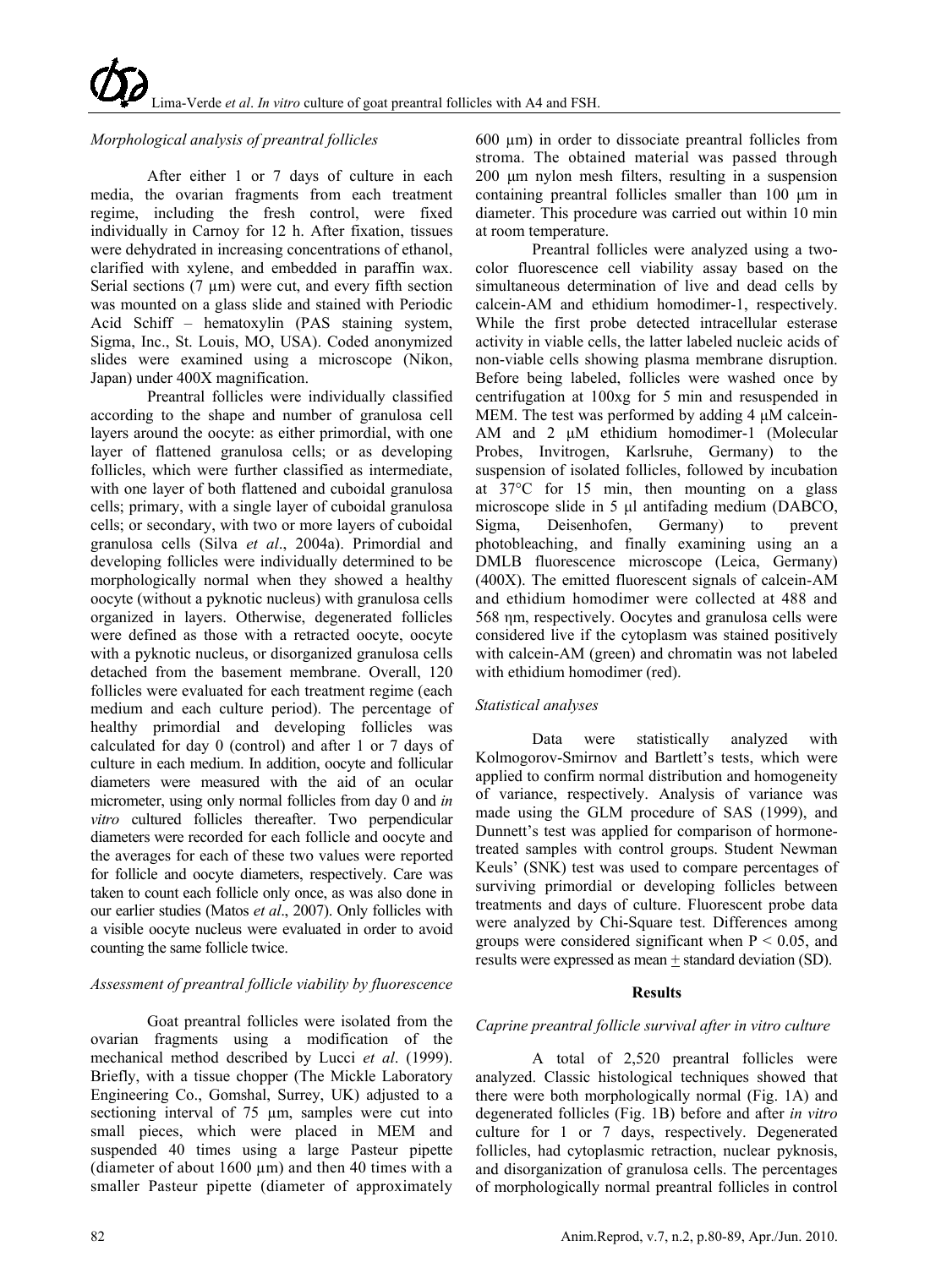non-cultured tissues and after 1 or 7 days of culture are shown in Fig. 2. It was verified that when all treatments were compared to the fresh control, there was a significant reduction in the percentage of normal follicles after 1 and 7 days of culture, except in tissue treated with 1 ng/ml of androstenedione after 1 day. After 1 or 7 days, all treatments tested showed percentages of normal follicles similar to those observed

after culture in MEM alone. As the culture period progressed from day 1 to 7, it was observed that only cultures treated with 10 ng/ml of androstenedione associated with FSH or with 50 ng/ml of androstenedione alone maintained a percentage of morphologically normal follicles on day 7 similar to that on day 1. In the tissues from other treatment regimes, the percentage of normal follicles was significantly reduced.



Figure 1. Histological sections (400X) of preantral follicles cultured for 7 days with FSH plus androstenedione (50 ng/ml; A) or in MEM<sup>+</sup> alone (B). Figure  $1A =$  normal follicle. Figure 1B = degenerated follicle. Gc = granulosa cell;  $o = ooc$  ; n = oocyte nucleus;  $arrow = nuclear$  pyknosis





*Activation of caprine preantral follicles after in vitro culture*

After 1 day of culture, only treatments containing 10, 50, or 100 ng/ml of androstenedione associated with FSH or containing 50 ng/ml of androstenedione alone showed percentages of activated (developing) preantral follicles significantly higher than that of the non-cultured control (Fig. 3). After 7 days, a significant increase in the percentage of developing follicles was observed in all treated cultures, compared to non-cultured control tissue.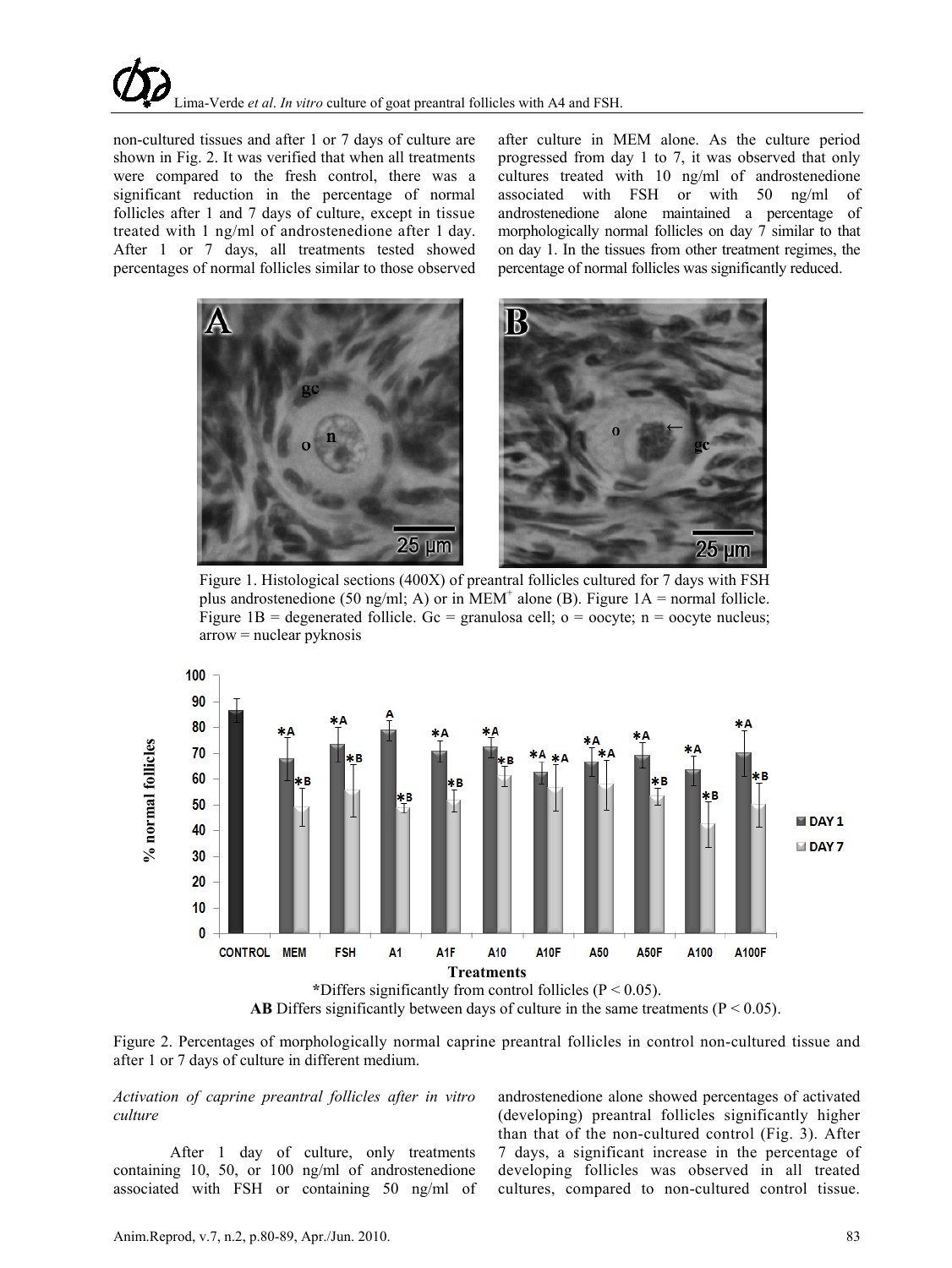When follicles cultured in other treatments were compared to those cultured in  $MEM^+$  after 1 day of culture only, treatments containing 50 or 100 ng/ml of androstenedione + FSH (A50F or A100F) or 50 ng/ml of androstenedione alone showed a significant higher percentage of developing follicles. After comparing the

culture periods with each other, it was verified that a significant increase in the percentage of developing follicles after 7 days of culture, when compared to day 1, was observed in tissues treated with FSH alone, with 1, 10, or 100 ng/ml of androstenedione alone, or with 1 ng/ml of androstenedione + FSH.



Figure 3. Percentages of growing preantral follicles in control non-cultured tissue and after 1 or 7 days of culture in medium containing androstenedione and/or FSH.

#### *In vitro growth of caprine preantral follicles*

After 1 and 7 days of culture, oocyte (Fig. 4) and follicular diameters (not shown) did not differ when all treatments tested were compared with the fresh control  $(27.2 \pm 9.8 \text{ µm})$  or with MEM<sup>+</sup> alone  $(26.8 + 7.2 \text{ and } 26.7 \text{ m})$  $+$  10.1  $\mu$ m). When comparing the culture

periods, it was noted that cultures performed in 100 ng/ml of androstenedione alone promoted a significant increase in both oocyte and follicular diameter after 7 days. This comparison also showed that treatment with 50 ng/ml of androstenedione alone promoted an increase in oocyte diameter only  $(P < 0.05)$ .



Figure 4. Mean oocyte diameter ( $\mu$ m) in the control non-cultured tissue and after 1 or 7 days of culture in medium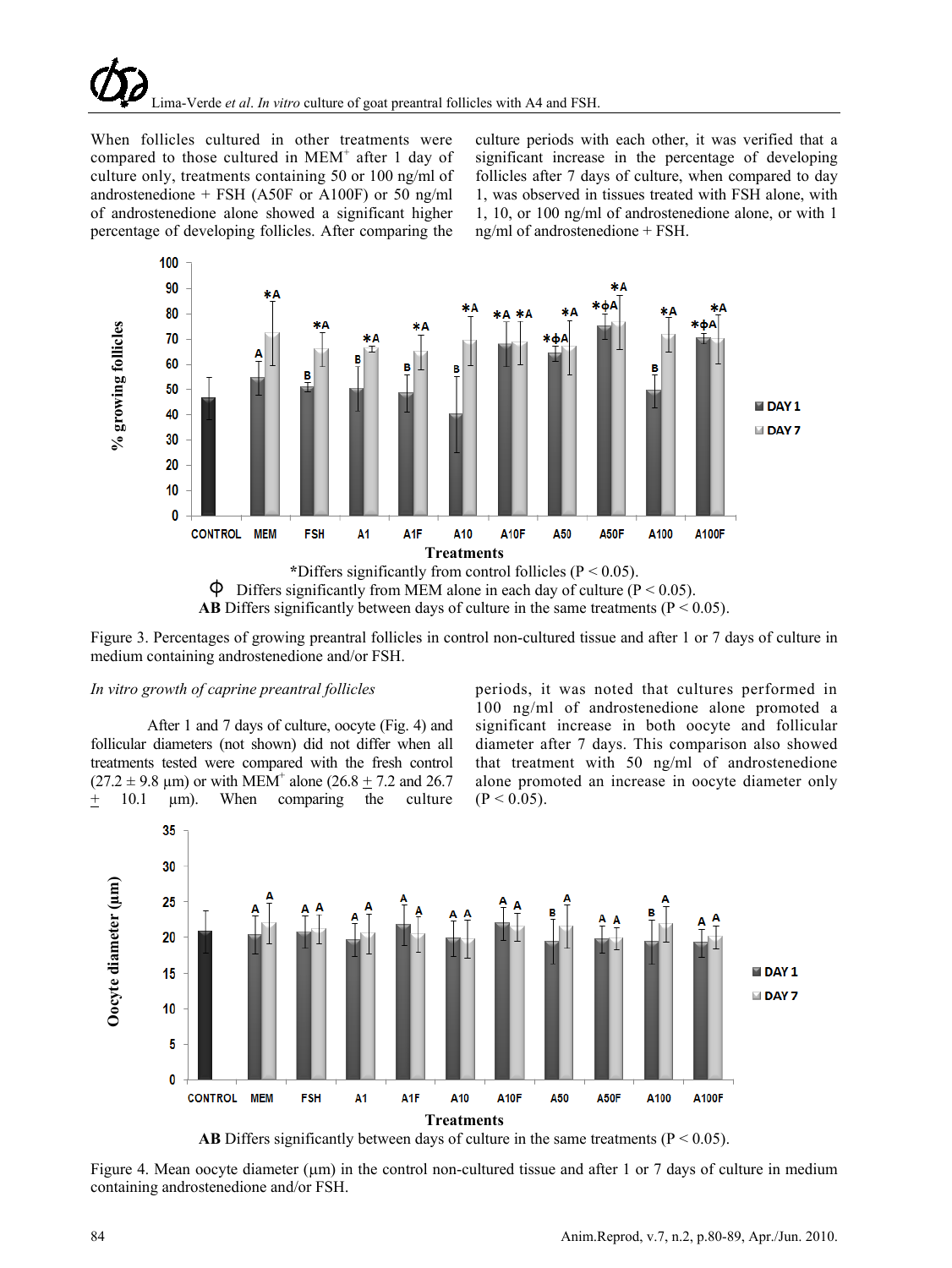## *Assessment of preantral follicle viability by fluorescence*

Based on the results obtained in histological analysis, we performed an assessment of follicular viability through fluorescence microscopy (Fig. 5 and 6) of fragments from fresh control tissue and in those cultured for 7 days in MEM<sup>+</sup> alone, or in MEM<sup>+</sup> supplemented by FSH (50 ng/ml) and 10, 50, or 100 ng/ml of androstenedione, or in  $MEM^+$  supplemented by 50 and 100 ng/ml of androstenedione alone. The results showed that only treatments with 50 or 100 ng/ml of androstenedione + FSH produced a percentage (both 93.3%) of viable preantral follicles similar to  $MEM<sup>+</sup>$ alone (100%); percentages in the other concentrations tested were significantly lower than those in MEM<sup>+</sup>.



**AB** Differs significantly from MEM alone ( $P < 0.05$ ).

Figure 5. Percentages of normal follicles after fluorescent analysis.



Figure 6. Fluorescent analysis in cultured follicles for 7 days with MEM alone  $(A_2)$  and with FSH plus 50 ng/ml  $(B_2)$  or 100 ng/ml  $(C_2)$  of androstenedione.

 $A_1$ ,  $B_1$ ,  $C_1$  = preantral follicles without fluorescent color.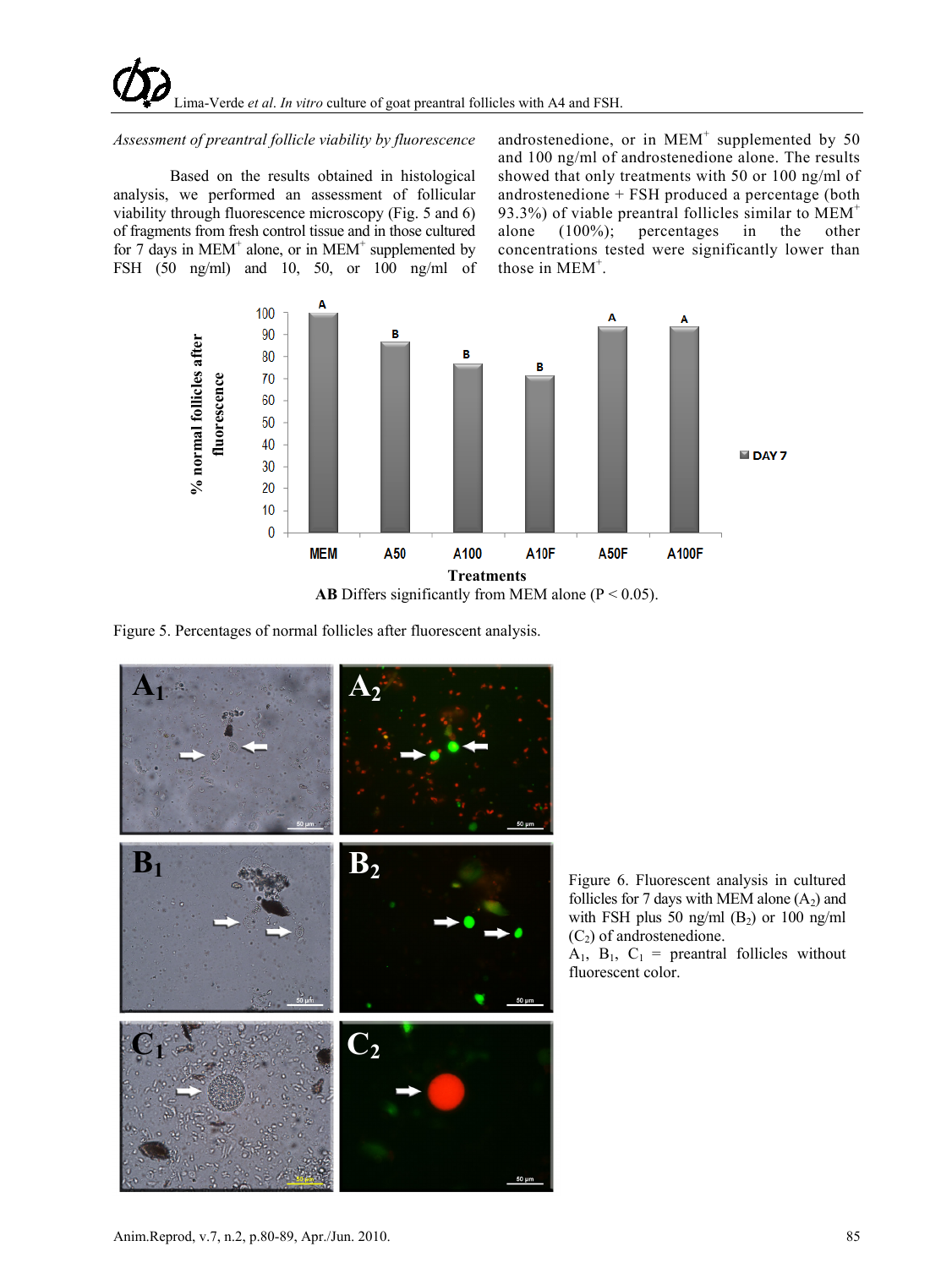#### **Discussion**

The importance of androstenedione and/or FSH in the *in vitro* culture of caprine preantral follicles was demonstrated for the first time in this study. It is important to emphasize that the concentrations of androstenedione were chosen based on studies which measured the level of this hormone in bovine follicular fluid.

Upon comparison with fresh control tissue, a significant reduction in the percentage of normal preantral follicles was observed in most of the treatment regimes tested in this study (except 1 ng/ml of androstenedione). Similar reductions were also observed in previous studies with caprine preantral follicles using different factors such as EGF (Epidermal Growth Factor; Celestino *et al*., 2009) and VEGF (Vascular Endotelial Growth Factor; Bruno *et al*., 2008a) and may be due to changes in temperature, pH, and osmolarity originating from *in vitro* culture. In the present study, in all treatments tested after 1 or 7 days, the percentage of normal follicles was similar to that found in the culture with MEM<sup>+</sup> alone. It is known that medium composition is an important factor for success during *in vitro* culture of preantral follicles. The  $\alpha$ -MEM used in our study is one of the richest formulation of MEM and is composed of 21 essential amino acids, B-vitamin complexes, vitamins C and D, inorganic salts, and pyruvate. This medium was also supplemented with glutamine, hypoxanthine, BSA, and ITS. Silva *et al*. (2004a) have demonstrated that addition of hypoxanthine and energetic substrates, such as pyruvate and glutamine, as well as BSA and ITS to the basic culture medium (MEM) significantly increases follicular survival that is the percentage of morphologically normal follicles. Furthermore, in our study, as the culture period progressed, only fragments cultured in 10 ng/ml of androstenedione + FSH or in 50 ng/ml androstenedione alone maintained a percentage of morphologically normal follicles comparable with day 1 after 7 days of culture. These results suggest that, in addition to the basic culture medium that is rich in supplements, the presence of androstenedione in specific concentrations may act in the maintenance of follicular survival after 7 days of *in vitro* culture. Indeed, in post-partum rats treated in vivo with androstenedione, there was a reduction in the levels of follicular apoptosis (Goyeneche *et al*., 2002).

To confirm the results obtained with classical histology, fluorescence microscopy was performed. Only fragments cultured in 50 and 100 ng/ml of androstenedione + FSH were similar to those cultured in  $MEM^+$  in follicular viability. The technique of fluorescence microscopy has been successfully used in the analysis of bovine (Schotanus *et al*., 1997) and caprine (Rossetto *et al*., 2009) preantral follicles. This method can be used to analyze parameters of viability in follicles, and thus offers a new approach for

investigating metabolic and developmental aspects of folliculogenesis *in vitro*.

After 1 day of culture, only tissues treated with 10, 50 or 100 ng/ml of androstenedione + FSH and with 50 ng/ml of androstenedione alone showed percentages of follicular activation significantly higher than that of non-cultured (fresh) control tissue. These data suggest that androstenedione, beginning from a low concentration (10 ng/ml), may act synergically with FSH to promote follicular activation as quickly as within 1 day of culture. In addition, intermediate concentrations of androstenedione (50 ng/ml) may also promote follicular activation in a short period, either in the presence or absence of FSH. Androstenedione is an androgen derived from progesterone and is produced in theca cells of ovarian follicles in response to LH (Couse *et al*., 2006; Taniguchi *et al*., 2007). After its production, androstenedione is converted in testosterone, which is converted to estradiol in granulosa cells, under aromatase action. This latter has its action modulated by FSH (Yarak *et al*., 2005), suggesting that androstenedione and FSH may have a synergic role in follicular development. Moreover, it was recently demonstrated that addition of FSH to the culture medium of ovine (Andrade *et al*., 2005) and caprine (Matos *et al*., 2007; Magalhães *et al*., 2009) preantral follicles is important to the maintenance of viability and the activation of follicles, as well as for further follicular growth *in vitro* (Silva *et al*., 2004b). Joyce *et al*. (1999) reported that FSH stimulates the expression of some growth factors, such as Kit Ligand, Bone Morphogenetic Protein-15 and Growth Differentiation Factor-9 (Thomas *et al*., 2005), which are important for the regulation of early folliculogenesis. Furthermore, after 7 days of culture, all treatments tested showed percentages of follicular activation higher than those observed in fresh control, suggesting that culture conditions did not affect the potential of follicle development. In addition, after comparison with  $MEM^+$  after 7 days, no significant differences in follicular activation were observed among treatments. In goats, it has been observed that  $MEM<sup>+</sup>$ alone promoted activation of primordial follicles even after 1 day of *in vitro* culture of ovarian tissue fragments (Bruno *et al*., 2008b; Lima-Verde *et al*., 2009), probably due to its rich composition. Moreover, *in vitro* conditions possibly improve follicle development, thus providing the release of stimulatory factors or cessation of the production of inhibitory factors by stromal, granulosa, or theca cells.

After 1 and 7 days of culture, both oocyte and follicular diameters did not differ in all treatments in comparison with fresh control tissue or tissue cultured in MEM+ alone. The culture medium used in the present study was α-MEM without ribonucleosides. Hartshorne (1997) reported that addition of ribonucleosides to the *in vitro* culture medium is essential only when rapid cell proliferation is necessary. In our case, accelerated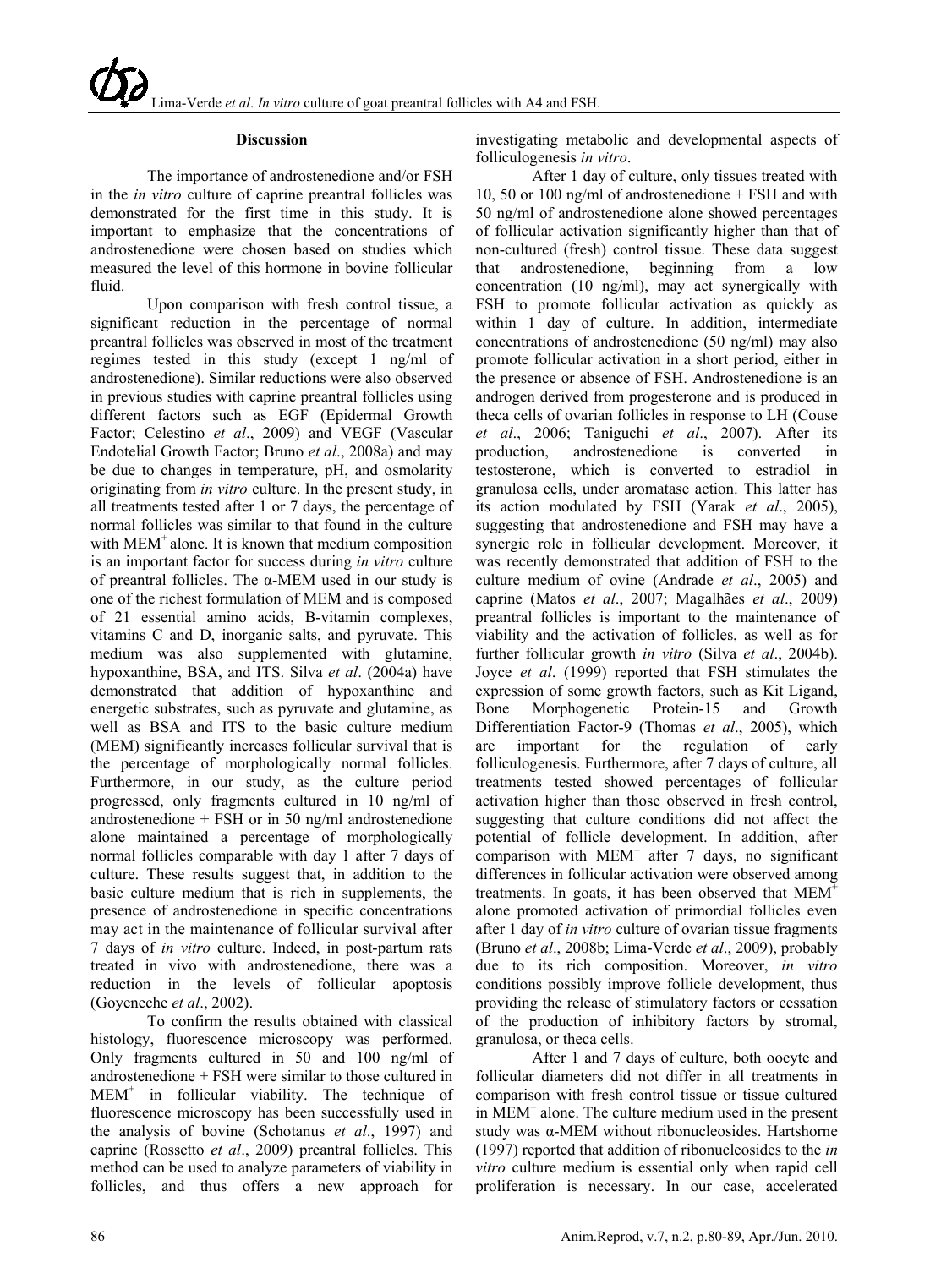oocyte growth or rapid proliferation of granulosa cells in small preantral follicles may be inappropriate, leading to a rupture of the basement membrane and to follicle deformation due to the non-preservation of their spherical structure (Lenie *et al*., 2004). Furthermore, some studies have shown that  $MEM<sup>+</sup>$  alone, with the same supplementation used in our study, can promote oocyte and follicular growth (Martins *et al*., 2005; Matos *et al*., 2006). Upon comparing the culture periods, we observed that fragments cultured in 100 ng/ml of androstenedione showed an increase in both oocyte and follicular diameters after 7 days, and fragments cultured in 50 ng/ml of androstenedione showed only an increase in oocyte diameter. Some studies performed with primates showed that androgens positively regulate follicular development, increasing FSH receptors in granulosa cells and promoting the growth of small follicles (Vendola *et al*., 1998; Weil *et al*., 1999). Moreover, Yang and Fortune (2006) showed that testosterone promotes the growth of bovine follicles activated *in vitro* and suggested that its stimulatory effect is mediated through androgen receptors in the stroma and/or follicular cells. The increase in oocyte and follicular diameters observed in the highest androstenedione concentration (100 ng/ml) may be indicative of follicular degeneration, since this treatment did not maintain the same percentage of morphologically normal follicles after 7 days of culture as did lower concentrations. Moreover, in high concentrations, androgens may have antagonist effects on follicular functions, inhibiting development and promoting follicular degeneration (Goyeneche *et al*., 2002; Zeleznik *et al*., 2004, Magoffin, 2005).

It can be concluded that androstenedione, at 50 or 100 ng/ml, associated with FSH, or at 50 ng/ml alone, could have an important role in the maintenance of caprine preantral follicle viability and activation after only a short *in vitro* culture period. Moreover, at 50 ng/ml, androstenedione promotes oocyte growth after 7 days of culture. In addition, after  $7 \text{ days}$ , MEM<sup>+</sup> alone was efficient in the maintenance of viability, as well as in follicular activation, showing the importance of basic medium composition and its supplements. However, more research is necessary, both to develop an efficient culture medium to promote caprine preantral follicle development and to provide complete elucidation of the role of androstenedione and its synergic action with FSH on early caprine folliculogenesis.

#### **Acknowledgments**

This work was supported by CNPq, FINEP and RENORBIO. Lima-Verde I.B is a recipient of a grant from FUNCAP / CAPES (Fortaleza, Ceará, Brazil). We would like to acknowledge the generous donation of pFSH made by Dr. Jean-François Beckers of the University of Liége, Belgium.

## **References**

**Andrade ER, Seneda MM, Alfieri AA, Oliveira JA, Bracarense APFRL, Figueiredo JR, Toniolli R**. 2005. Interactions of indole acetic acid with EGF and FSH in the culture of ovine preantral follicles. *Theriogenology*, 64:1104-1113.

**Bruno JB, Celestino JJH, Lima-Verde IB, Lima LF, Matos MHT, Araújo VR, Saraiva MVA, Martins FS, Name KPO, Campello CC, Báo SN, Silva JRV, Figueiredo JR**. 2008a. Expression of vascular endothelial growth factor (VEGF) receptor in goat ovaries and improvement of *in vitro* caprine preantral follicle survival and growth with VEGF. *Reprod Fertil Dev*, 21:679-687.

**Bruno JB, Lima-Verde IB, Martins FS, Matos MHT, Lopes CAP, Maia-Júnior JE, Báo SN, Nobre-Junior HV, Maia FD, Pessoa C, Moraes MO, Silva JRV, Figueiredo JR, Rodrigues APR**. 2008b. Característica histológica, ultra-estrutural e produção de nitrito de folículos pré-antrais caprinos cultivados *in vitro* na ausência ou presença de soro. *Arq Bras Med Vet Zootec*, 60:1329-1337.

**Campo SM, Carson RS, Findlay JK**. 1985. Acute effect of PMSG on ovarian androgen-binding sites in the intact immature female rat. *Reprod Fertil Dev*, 4:55-65.

**Cecconi S, Barboni B, Coccia M, Mattioli M**. 1999. *In vitro* development of sheep preantral follicles. *Biol Reprod*, 60:594-601.

**Celestino JJH, Bruno JB, Lima-Verde IB, Matos MHT, Saraiva MVA, Chaves RN, Martins FS, Lima LF, Name KPO, Campello CC, Silva JRV, Báo SN, Figueiredo JR**. 2009. Recombinant epidermal growth factor maintains follicular ultrastructure and promotes the transition to primary follicles in caprine ovarian tissue cultured *in vitro*. *Reprod Sci*, 16:239-246.

**Couse JF, Hewitt SC, Korach KS**. 2006. Steroid receptors in the ovary and uterus. *In*: Neill JD (Ed). *Knobil and Neill´s Physiology of Reproduction*. San Diego, CA: Elsevier Science. pp. 593-678.

**Goyeneche AA, Calvo V, Gibori G, Telleria CM**. 2002. Androstenedione interferes in luteal regression by inhibiting apoptosis and stimulating progesterone production. *Biol Reprod*, 66:1540-1547.

**Gupta PSP, Ramesh HS, Manjunatha BM, Nandi S, Ravindra JP**. 2008. Production of buffalo embryos using oocytes from *in vitro* growth preantral follicles. *Zygote*, 16:57-63.

**Gutierrez CG, Ralph JH, Telfer EE, Wilmut I, Webb R**. 2000. Growth and antrum formation of bovine preantral follicles in long-term culture *in vitro. Biol Reprod*, 62:1322-1328.

**Hampton JH, Manikkam M, Lubahn DB, Smith MF, Garverick HA**. 2004. Androgen receptor mRNA expression in the bovine ovary. *[Domest](http://www.sciencedirect.com/science/journal/07397240) Anim [Endoc](http://www.sciencedirect.com/science/journal/07397240)rinol*, 27:81-88.

**Hartshorne GM**. 1997. *In vitro* culture of ovarian follicles. *Rev Reprod*, 2:94-104.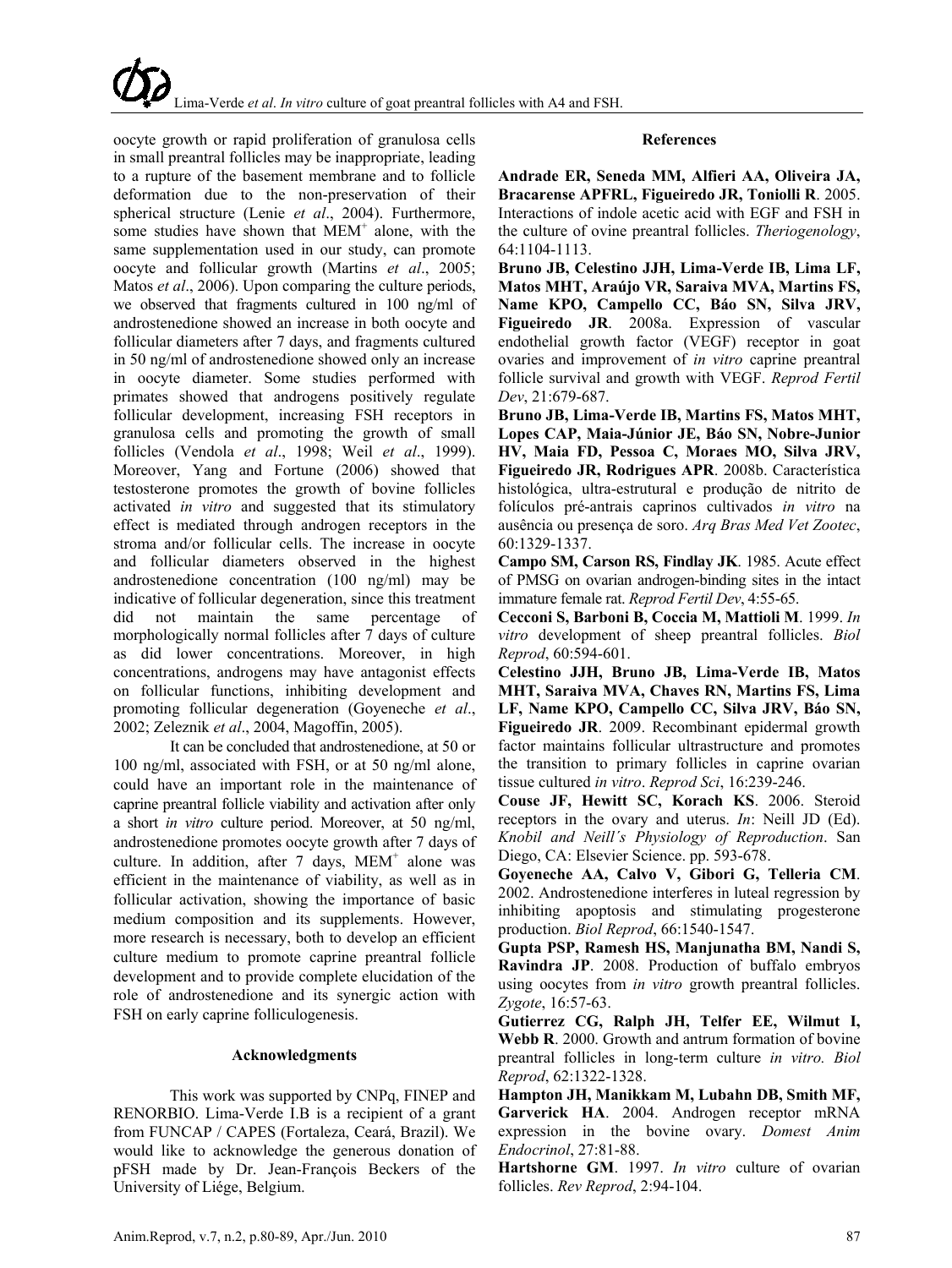**Hickey TE, Marrocco DL, Amato F, Ritter LJ, Norman RJ, Gilchrist RB, Armstrong DT**. 2005. Androgens augment the mitogenic effects of oocytesecreted factors and growth differentiation factor-9 on porcine granulosa cells. *Biol Reprod*, 73:825-832.

**Hild-Petito S, West NB, Brenner RM, Stouffer RL**. 1991. Localization of androgen receptor in the follicle and corpus luteum of the primate ovary during the menstrual cycle. *Biol Reprod*, 44:561-568.

**Horie K, Takakura K, Fujiwara H, Suginami H, Liao S, Mori T**. 1992. Immunohistochemical localization of androgen receptor in the human ovary throughout the menstrual cycle in relation to oestrogen and progesterone receptor expression. *Hum Reprod*, 7:184-190.

**Joyce IM, Pendola FL, Wigglesworth K, Eppig JJ**. 1999. Oocyte regulation of kit ligand expression in mouse ovarian follicles. *Dev Biol*, 214:342-353.

**Lenie S**, **Cortvrindt R**, **Adriaenssens T, Smitz J**. 2004. A reproducible two-step culture system for isolated primary mouse ovarian follicles as single functional units. *Biol Reprod*, 71:1730-1738.

**Lima-Verde IB, Matos MHT, Bruno JB, Martins FS, Santos RR, Báo SN, Luque MCA, Vieira GAB, Silveira E, Rodrigues APR, Figueiredo JR, Oliveira MAL, Lima PF**. 2009. Antioxidants α-tocopherol and ternatin affects morphology and activation of goat preantral follicles cultured *in vitro*. *Arq Bras Med Vet Zootec*, 61:57-65.

**Lucci CM, Amorim CA, Báo SN, Figueiredo JR, Rodrigues APR, Silva JR, Gonçalves PBD**. 1999. Effect of the interval of serial sections of ovarian tissue in the tissue chopper on the number of isolated caprine preantral follicles. *Anim Reprod Sci*, 56:39-49.

**Machelon V, Nome F, Tesarik J**. 1998. Nongenomic effects of androstenedione on human granulosa luteinizing cells. *J Clin Endocrinol Metab*, 83:263-269.

**Magalhães DM, Araújo VR, Lima-Verde IB, Matos MHT, Silva RC, Lucci CM, Báo SN, Campello CC, Figueiredo JR**. 2009. Impact of pituitary FSH purification on *in vitro* early folliculogenesis in goats. *Biocell*, 33:91-97.

**Magoffin DA**. 2005. Ovarian theca cell. *Int J Biochem Cell Biol*, 37:1344-1349.

**Martins FS, Van den Hurk R, Santos RR, Silva JRV, Matos MHT, Celestino JJH, Rodrigues APR, Pessoa C, Ferreira FVA, Figueiredo JR**. 2005. Development of goat preantral follicles after *in vitro* culture of ovarian tissue in minimal essential medium supplemented with coconut water. *Anim Reprod*, 2:106-113.

**Matos MHT, Van den Hurk R, Martins FS, Santos KDB, Luque MCA, Silva JRV, Celestino JJH, Báo SN, Figueiredo JR**. 2006. Histological and ultrastructural features of caprine preantral follicles after *in vitro* culture in the presence or absence of indole-3 acetic acid. *Anim Reprod*, 3:415-422.

**Matos MHT, Lima-Verde IB, Luque MCA, Maia Jr JE, Silva JRV, Celestino JJH, Martins FS, Báo SN,** **Lucci CM, Figueiredo JR**. 2007. Essential role of follicle stimulating hormone in the maintenance of caprine preantral follicle viability *in vitro*. *Zygote*, 15:173-182.

**O'Shaughnessy PJ, Dudley K, Rajapaksha WR**. 1996. Expression of follicle stimulating hormone receptor mRNA during gonadal development. *Mol Cell Endocrinol*, 125:169-175.

**Oktay K, Briggs D, Gosden RG**. 1997. Ontogeny of follicle-stimulating hormone receptor gene expression in isolated human ovarian follicles. *J Clin Endocrinol Metab*, 82:3748-3751.

**[Otala](http://www.fertstert.org/article/S0015-0282(04)01292-0/abstract) M, [Mäkinen](http://www.fertstert.org/article/S0015-0282(04)01292-0/abstract) S, [Tuuri](http://www.fertstert.org/article/S0015-0282(04)01292-0/abstract) T, [Sjöberg](http://www.fertstert.org/article/S0015-0282(04)01292-0/abstract) J, [Pentikäinen](http://www.fertstert.org/article/S0015-0282(04)01292-0/abstract) V, [Matikainen](http://www.fertstert.org/article/S0015-0282(04)01292-0/abstract) T, [Dunkel](http://www.fertstert.org/article/S0015-0282(04)01292-0/abstract) L**. 2004. Effects of testosterone, dihydrotestosterone, and 17βestradiol on human ovarian tissue survival in culture. *Fertil Steril*, 82:1077-1085.

**Rossetto R, Lima-Verde IB, Matos MHT, Saraiva MVA, Martins FS, Faustino LR, Araújo VR, Silva CMG, Name KPO, Báo SN**. 2009. Interaction between ascorbic acid and follicle-stimulating hormone maintains follicular viability after long-term *in vitro* culture of caprine preantral follicles. *Domest Anim Endocrinol*, 37:112-123.

**Schotanus K, Hage WJ, Vanderstichele H, Van den Hurk R**. 1997. Effects of conditioned media from murine granulosa cell lines on the growth of isolated bovine preantral follicles. *Theriogenology*, 48:471-483.

**Silva JRV, Van den Hurk R, Costa SHF, Andrade ER, Nunes APA, Ferreira FVA, Lôbo RNB, Figueiredo JR**. 2004a. Survival and growth of goat primordial follicles after *in vitro* culture of ovarian cortical slices in media containing coconut water. *Anim Reprod Sci*, 81:273-286.

**Silva JRV, Van den Hurk R, Matos MHT, Santos RR, Pessoa C, Moraes MO, Figueiredo JR**. 2004b. [Influences of FSH and EGF on primordial follicles](http://www.sciencedirect.com/science?_ob=ArticleURL&_udi=B6TCM-4B7HMC0-1&_user=10&_coverDate=06%2F30%2F2004&_rdoc=8&_fmt=high&_orig=browse&_srch=doc-info(%23toc%235174%232004%23999389990%23482852%23FLA%23display%23Volume)&_cdi=5174&_sort=d&_docanchor=&_ct=16&_acct=C000050221&_version=1&_urlVersion=0&_userid=10&md5=3bceb492171bc13bb0d58aadc6837292)  during *in vitro* [culture of caprine ovarian cortical tissue.](http://www.sciencedirect.com/science?_ob=ArticleURL&_udi=B6TCM-4B7HMC0-1&_user=10&_coverDate=06%2F30%2F2004&_rdoc=8&_fmt=high&_orig=browse&_srch=doc-info(%23toc%235174%232004%23999389990%23482852%23FLA%23display%23Volume)&_cdi=5174&_sort=d&_docanchor=&_ct=16&_acct=C000050221&_version=1&_urlVersion=0&_userid=10&md5=3bceb492171bc13bb0d58aadc6837292) *Theriogenology*, 61:1691-1704

**Silva CMG, Matos MHT, Rodrigues GQ, Faustino LR, Pinto LC, Chaves RN, Araújo VR, Campello CC, Figueiredo JR**. 2010. *In vitro* survival and development of goat preantral follicles in two different oxygen tensions. *Anim Reprod Sci*, 117:83-89.

**Taniguchi F, Couse JF, Rodriguez KF, Emmen JMA, Poirier D, Korach KS**. 2007. Estrogen receptorα mediates an intraovarian negative feedback loop on thecal cell steroidogenesis via modulation of Cyp17α1 (cytochrome P450, steroid 17α-hydroxylase/17,20 lyase) expression. *FASEB J*, 21:586-595.

**Tetsuka M, Whitelaw PF, Bremner WJ, Millar MR, Smyth CD, Hillier SG**. 1995. Developmental regulation of androgen receptor in rat ovary. *J Endocrinol*, 145:535-543.

**Thomas FH, Ethier JF, Shimasaki S, Vanderhyden BC**. 2005. Follicle-stimulating hormone regulates oocyte growth by modulation of expression of oocyte and granulosa cell factors. *Endocrinology*, 146:941-949.